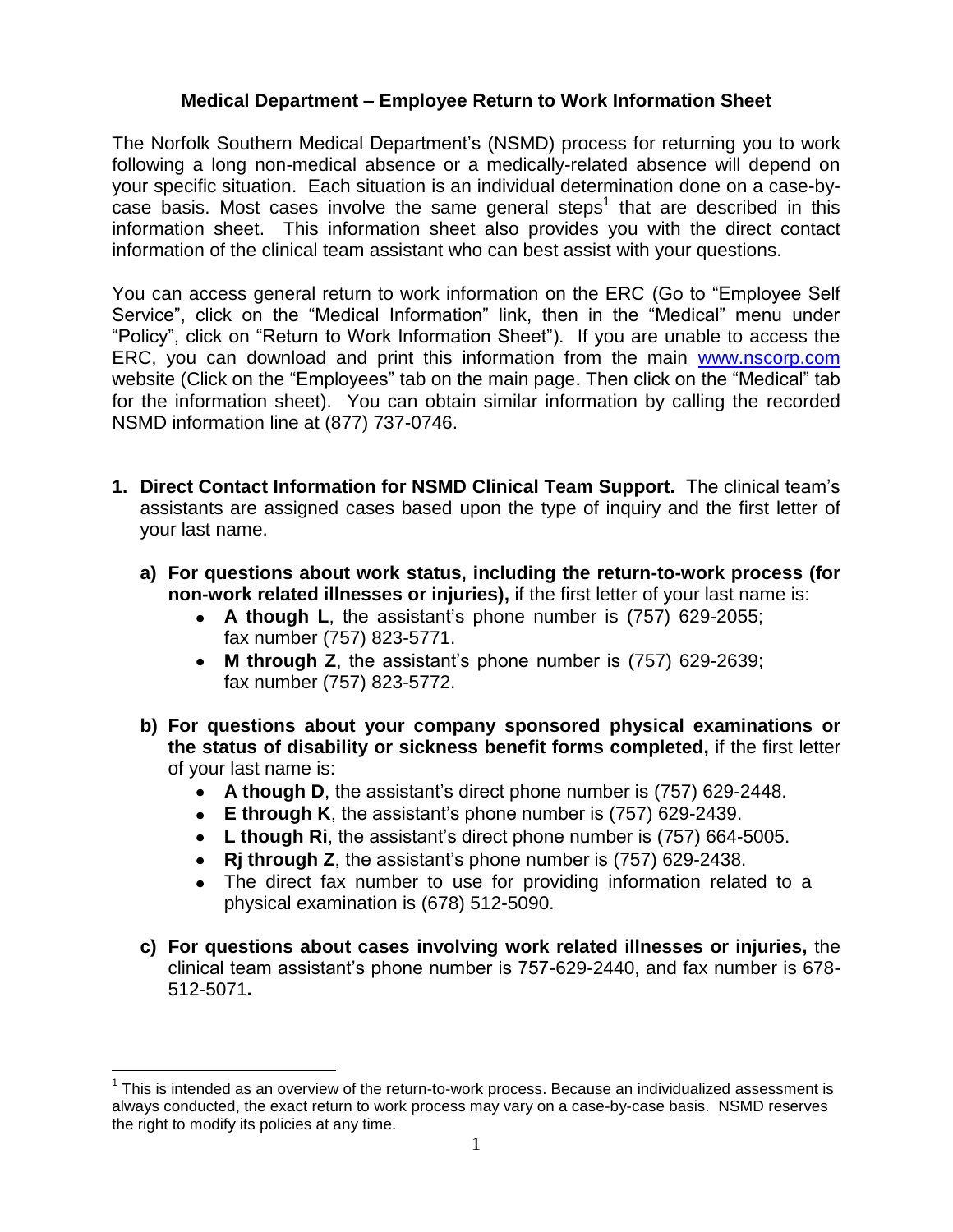**d) For questions about Vocational Rehabilitation Services,** the assistant's phone number is (757) 664-5047, and fax number is (757) 823-5781.

You can obtain a printable flyer of the clinical team support – direct contact information on the ERC (go to "Employee Self Service", click on the "Medical Information" link, then in the "Medical" menu under "Contact Information", click on "Clinical Team – Direct Contacts").

# **2. Fitness-for-service Documentation Requirements**

## **a) Non-Medical Absences**

Unless there is a fitness-for-service issue, no additional information or evaluation is necessary if you have been out of work for less than one year due to a non-medical absence.

If you have been out of work due to a non-medical absence (such as furlough, leave of absence, discipline or military leave) *for one year or longer*, you must complete a Health Questionnaire (Form/Item 002276-0) for review and determination of your fitness-for-service by the Medical Department. An interactive version of this form is available on the ERC (go to "Employee Self Service", click on the "Medical Information" link, then in the "Medical" menu under "Policy", click on "Health Questionnaire"). If you are unable to access the ERC, you can download and print this form from the main [www.nscorp.com](http://www.nscorp.com/) website (Click on the "Employees" tab on the main page. Then click on the "Medical" tab for the questionnaire). You can also obtain this questionnaire from your supervisor.

You should complete the Health Questionnaire for the time period of your recent non-medical leave of absence. You should then forward the completed questionnaire directly to the Medical Department. The preferred method (that will best help ensure our timely receipt of the form) is to fax the questionnaire to fax # 678-512-5090. Alternatively, the completed questionnaire can be faxed to toll-free fax # 866-627-0592, emailed to [medicalrecords@nscorp.com](mailto:medicalrecords@nscorp.com) or mailed to Norfolk Southern Corporation, Three Commercial Place, Norfolk, VA 23510-9202.

Additional medical information and/or evaluation may be requested by the Medical Department to enable a fitness-for-service determination. When a determination is made that you are medically qualified, the Norfolk Southern Medical Department will notify your supervisor (or administrative assistant) to allow you to promptly return to work.

#### **b) Medical Absences**

In general, when you are returning to work from an illness, injury or surgery, a work release from your treating doctor including any recommended work restrictions and/or accommodations should be furnished to the supervisor and the Medical Department.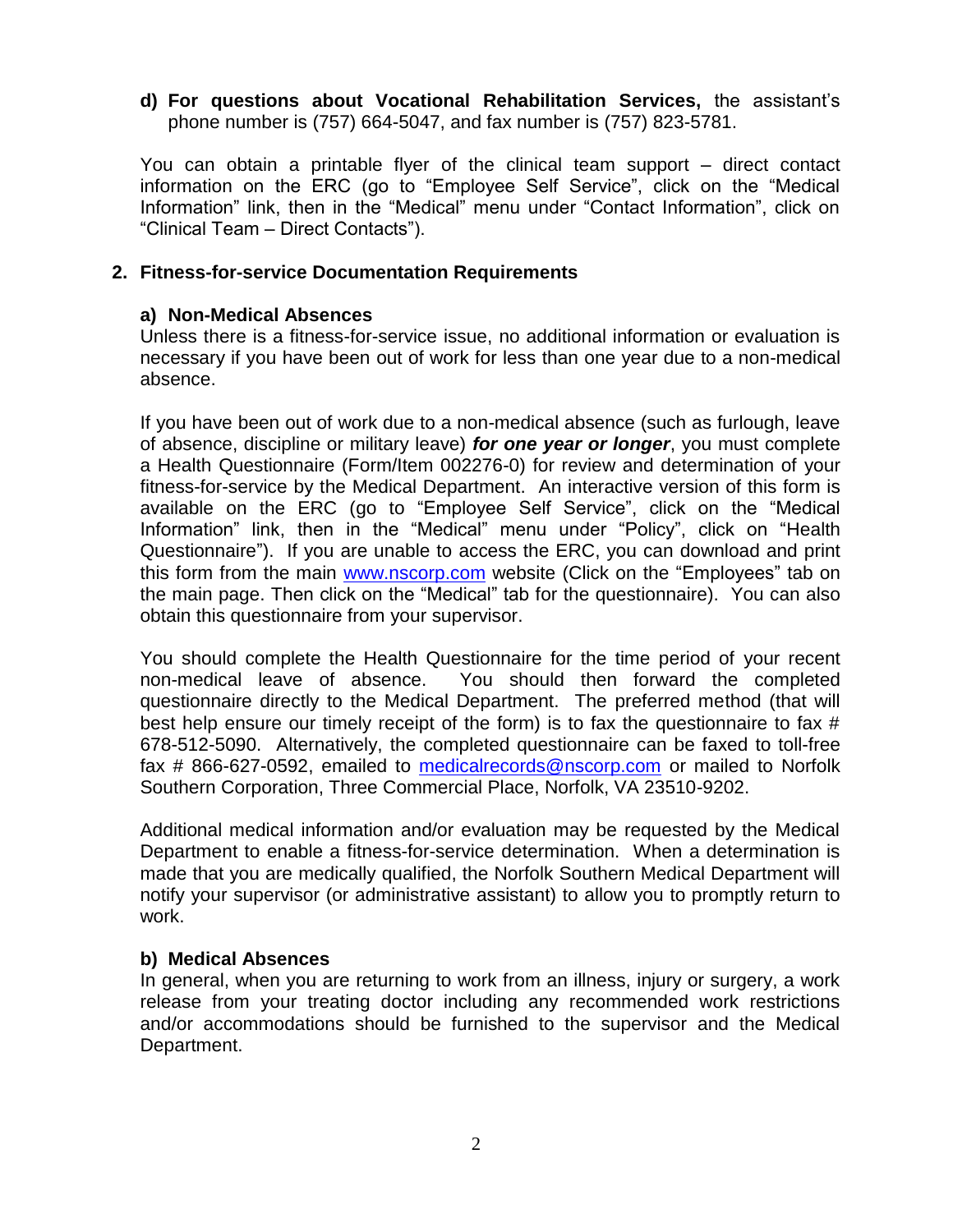When evaluating your fitness-for-service, the NS Medical Department may request that your treating doctor(s) provides medical records and information regarding your specific medical condition that caused the absence. Depending on your individual case, requested records *may* include all related: doctor's evaluation reports; doctor's office visit and progress notes; diagnostic test results (for x-rays and MRIs - please do not send the actual films); operative report(s); hospital admission and discharge summaries only (it is usually not necessary to provide all records related to your hospitalization); treatment records (including physical therapy notes); and your treating doctor's recommendations for any work restrictions and/or accommodations.

**c) How to provide requested medical records and/or information to the NSMD** If you are returning to work following a medical absence, there are several ways that you can provide the NSMD with requested medical records or information:

- The preferred way is to fax the records directly to the clinical team assistant assigned to your case. If the first letter of your last name is **A through L**, the best fax number to use is 757-823-5771. If the first letter of your last name is **M through Z**, the best fax number to use is 757-823-5772.
- You may also email records to [medicalrecords@nscorp.com](mailto:medicalrecords@nscorp.com) When using this email address, please be sure to provide your full name, including middle initial, employee identification number, and a contact phone number.
- As an alternative, medical records and information can be faxed to a toll-free fax line – 866-627-0592 or mailed directly to:

Norfolk Southern Medical Department Three Commercial Place Norfolk, VA 23510-9202.

## **3. For your convenience, some additional general guidance on typical return-towork procedures for specific medical conditions are provided below:**

# **a) Returning to work from a heart condition or procedure**

In general, if you are returning to safety-sensitive and/or physically demanding work after an absence due to a heart condition such as chest pain, heart attack or a heart procedure, such as cardiac catheterization, angioplasty, stent placement or heart bypass surgery, related medical records will need to be furnished to the Medical Department for review. These records generally include: your treating cardiologist's office visit and progress reports, hospital admission and discharge summaries (it is usually not necessary to provide all records related to your hospitalization), diagnostic test results related to your heart condition, along with the results of a stress test report conducted *after* the heart attack or heart procedure (if applicable). Additionally, your doctor should provide a detailed, narrative, written statement that specifically addresses the *current* status of your cardiac condition and the need for any work restrictions and/or accommodations.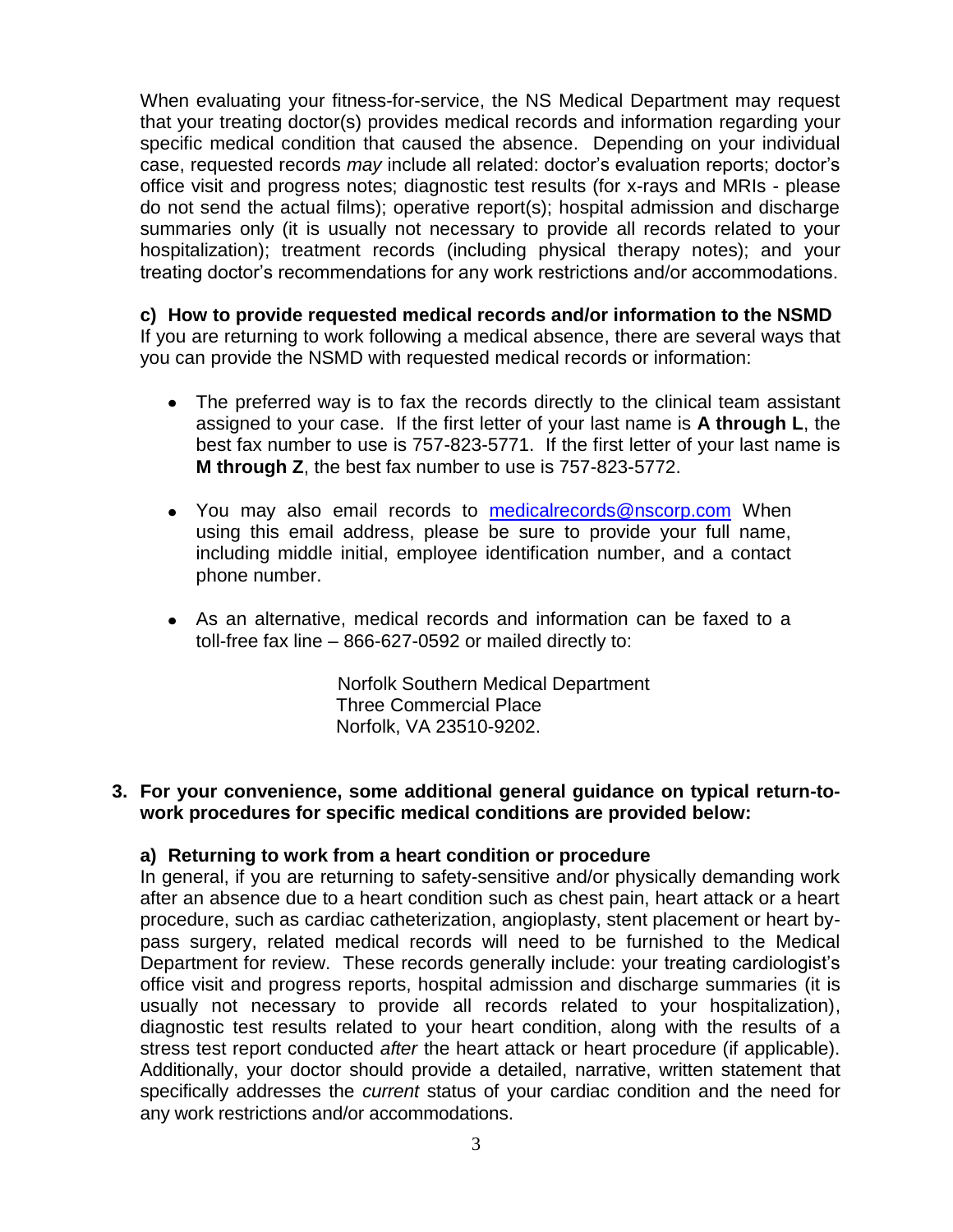If your absence has been for a heart problem not listed earlier, such as a valve condition, pacemaker or defibrillator insertion, dizziness, fainting, loss of consciousness, or heart rhythm disturbance or irregularity, and if the first initial of your last name is **A through L**, please dial (757) 629-2055 to speak to the clinical team assistant assigned to your case who can help clarify the necessary medical information to be supplied and the appropriate return to work procedures. If the first initial of your last name is **M through Z**, please call (757) 629-2639 to speak with the assistant assigned to your case.

# **b) Returning to work after an absence due to diabetes mellitus**

In general, if you are returning to safety-sensitive and/or physically demanding work work after an absence due to newly diagnosed or poorly controlled diabetes, you will need to furnish related medical records to the Medical Department concerning the control of your diabetes. These records generally include your treating doctor's office visit and progress notes, laboratory reports of blood sugar measurements and hemoglobin A1c determinations, and your home glucose monitoring logs. Additionally, your treating physician should provide a current statement addressing, in part, the stability and control of your diabetes and the need for any work restrictions and/or accommodations.

#### **c) Returning to work from an absence due to a seizure, dizziness, fainting, or loss of consciousness**

If you have had a seizure or convulsion, prior to your return to work, the Medical Department will generally require clearance by your personal physician and a documented minimum seizure-free period, which will be determined by your job responsibilities, the safety-sensitive nature of your duties, and any requirement for operation of machinery, motor vehicles, or railroad equipment, including locomotives. Medical records regarding your seizure will generally need to be provided to the Medical Department for review. These records may include: all treating doctor's office visit and progress notes, and diagnostic test results (such as EEG results and laboratory results of your medication blood levels). Additionally, your treating doctor should provide a written report addressing the current status of your condition, including the control and stability of your condition and the date of your last known seizure.

If you work in a safety sensitive and/or physically demanding position and have had a fainting spell or loss of consciousness, related medical records and reports regarding the evaluation of that condition, and a work release from your treating physician will generally need to be furnished to the Medical Department for review.

### **d) Returning to work from an absence due to an orthopedic, bone or joint condition**

In general, if you are returning to a non-sedentary position following an injury, illness, or surgery related to the spine, bones, joints, or musculoskeletal system, the Medical Department should be provided all related medical records, including your doctor's office visit and progress notes, diagnostic test results, operative report(s), and treatment records (including physical therapy and work conditioning notes) related to the condition in order to make a proper return to work determination. If